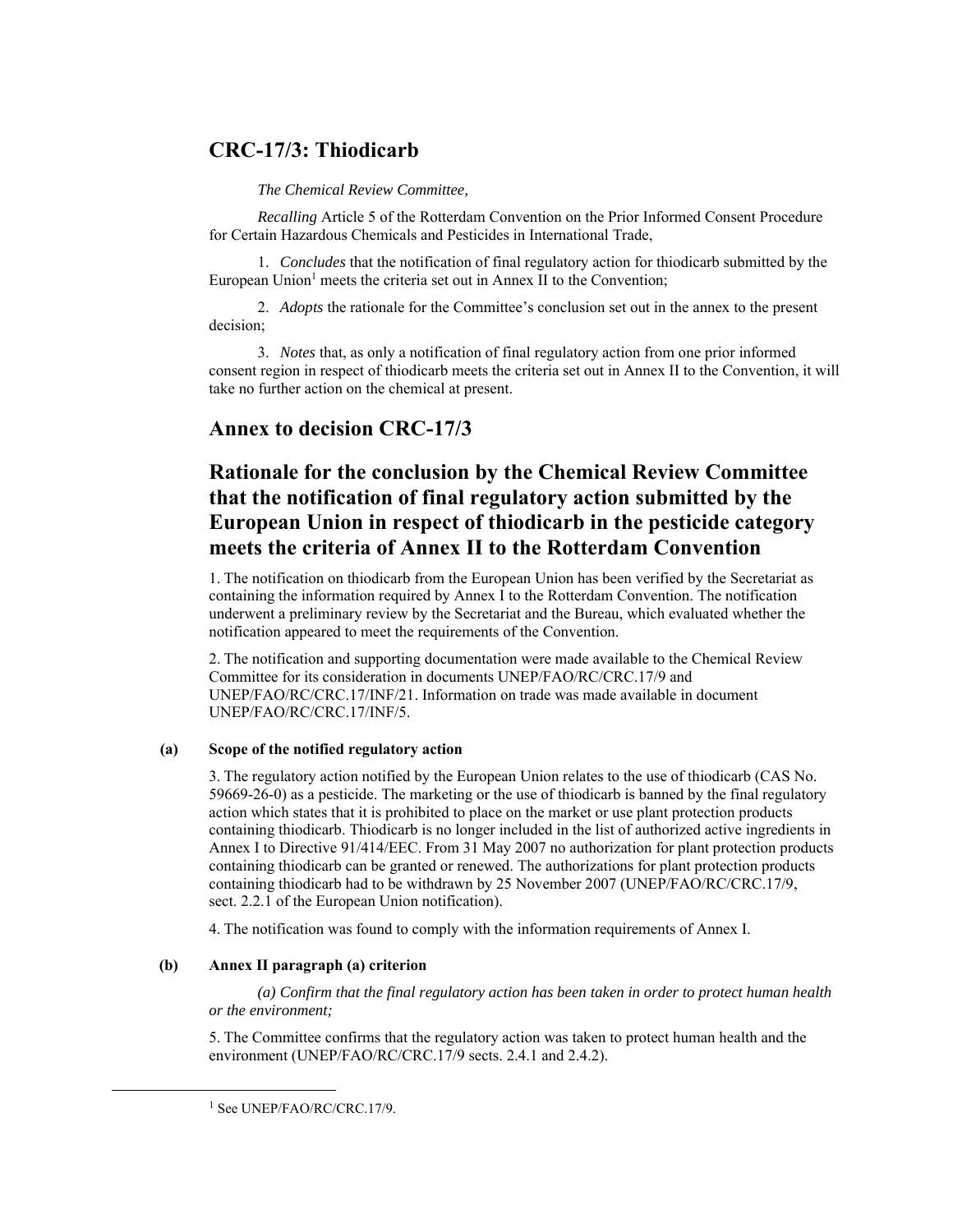6. Thiodicarb was used as an insecticide and molluscicide (foliar spraying in table and wine grapes and spreading baits to control slugs and snails in wheat, triticale, rye, barley and oats) (UNEP/FAO/RC/CRC.17/9, sects. 1.7.1 and 2.4.1 of the European Union notification).

7. A risk assessment was carried out on the basis of Directive 91/414/EEC. The evaluation was based on a review of scientific data generated for thiodicarb in the context of the conditions prevailing in the European Community (intended uses, recommended application rates, good agricultural practices).

8. The final regulatory action to ban thiodicarb was based on a risk evaluation. The risk analysis considered the use of thiodicarb as an insecticide and molluscicide (foliar spraying in table and wine grapes and spreading baits to control slugs and snails in cereals).

9. The following concerns and risks to human health were identified (UNEP/FAO/RC/CRC.17/9, sects. 2.4.1 and 2.4.2 of the European Union notification):

(a) An acute dietary risk for toddlers resulting from the consumption of treated table grapes and for adults resulting from the consumption of wine produced from treated wine grapes;

(b) Potential of groundwater contamination under vulnerable situations;

(c) Data gaps were identified concerning the use of thiodicarb as a molluscicide, in particular regarding operator exposure.

10. The following risks to the environment were identified (UNEP/FAO/RC/CRC.17/9, sects. 2.4.1 and 2.4.2 of the European Union notification):

(a) For use of the pellet formulation (Skipper), high acute and long-term risks were identified for birds and mammals from direct consumption of pellets and additionally an acute risk from consumption of methomyl-contaminated earthworms;

(b) With regard to the use of Skipper on soils vulnerable to drainage, there is a potential risk for exposure of surface water via drainage;

(c) Thiodicarb is toxic to honeybees and there is a long-term risk to earthworms from exposure to methomyl.

11. It was concluded that thiodicarb was not demonstrated to fulfil the safety requirements laid down in Article 5 (I) (a) and (b) of Directive 91/414/EEC. In particular, concerns were identified with regard to consumer exposure and the use as a molluscicide (UNEP/FAO/RC/CRC.17/9, sect. 2.3 of the European Union notification).

12. The Committee concludes that the Annex II, paragraph (a), criterion is met.

#### **(c) Annex II paragraph (b) criteria**

*(b) Establish that the final regulatory action has been taken as a consequence of a risk evaluation. This evaluation shall be based on a review of scientific data in the context of the conditions prevailing in the Party in question. For this purpose, the documentation provided shall demonstrate that:* 

- *(i) Data have been generated according to scientifically recognized methods;*
- *(ii) Data reviews have been performed and documented according to generally recognized scientific principles and procedures;*

13. The notification states that the final regulatory action was based on a risk or hazard evaluation. In the notification, reference is made to the following documents:

(a) European Commission Directorate-General for Health and Food Safety, "Review report by the European Commission for the active substance thiodicarb", SANCO/10013/2006 Rev.1(2007), and supporting background documents (dossier, monograph and the EFSA peer review report under the Peer Review Programme);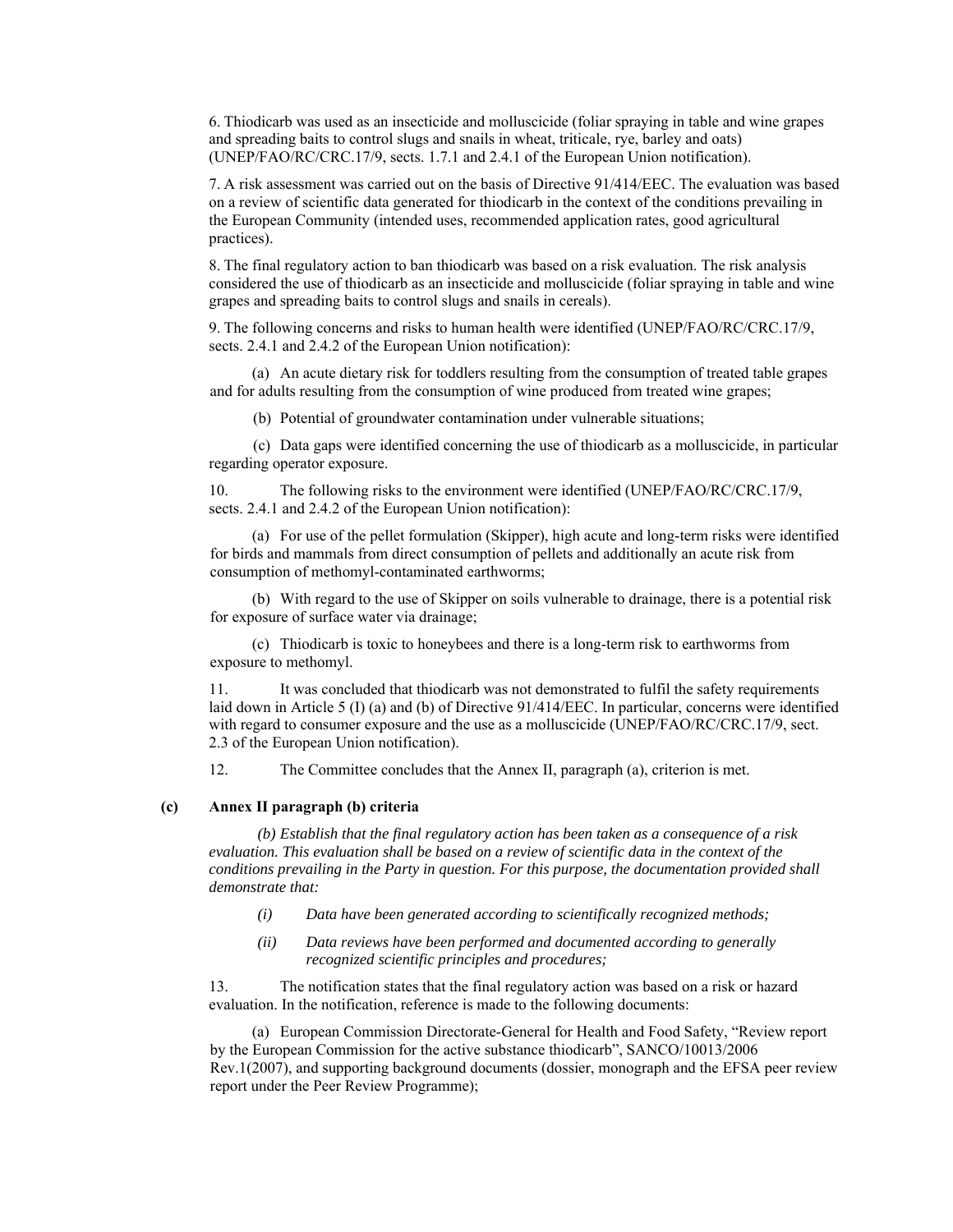(b) EFSA, "Conclusion regarding the peer review of the pesticide risk assessment of the active substance thiodicarb", EFSA Scientific Report 50, 1–65 (2005) (see UNEP/FAO/RC/CRC.17/9, sect. 2.4.1 of the European Union notification).

14. The review report has been developed and finalized in support of European Commission Decision 2007/366/EC concerning the non-inclusion of thiodicarb in Annex I to Directive 91/414/EEC.

15. A member State was designated to undertake the risk assessment based on the information submitted by the applicant and to establish a draft assessment report. The report has been peer reviewed by the member States and EFSA. EFSA presented to the European Commission its conclusion on the risk assessment. The results were then reviewed by the member States and the Commission within the Standing Committee on the Food Chain and Animal Health (SCFCAH) and finalized on 14 July 2006.

16. The evaluation was based on a review of scientific data taking into account the conditions prevailing in the European Union (intended uses, recommended application rates, good agricultural practices). Only data that have been generated according to scientifically recognized methods were validated and used for the evaluation. Moreover, data reviews were performed and documented according to generally recognized scientific principles and procedures.

17. It was concluded that thiodicarb was not demonstrated to fulfil the safety requirements laid down in Article 5 (I) (a) and (b) of Directive 91/414/EEC. In particular, concerns were identified with regard to consumer exposure and use as a molluscicide (UNEP/FAO/RC/CRC.17/9, sects. 2.3 and 2.4. of the European Union notification).

18. Therefore the Committee concludes that criteria b (i) and b (ii) are met.

*(iii) The final regulatory action was based on a risk evaluation involving prevailing conditions within the Party taking the action;* 

19. The final regulatory action to ban thiodicarb in the European Union was based on a risk evaluation involving the conditions within the European Union. The risk analysis considered insecticide use on table and wine grapes (foliar spraying) and molluscicide use to control slugs and snails in cereals.

20. The following risks to human health and the environment were identified:

(a) An acute dietary risk for toddlers resulting from the consumption of treated table grapes and for adults resulting from the consumption of wine produced from treated wine grapes;

(b) For use of the pellet formulation (Skipper), high acute and long-term risks were identified for birds and mammals from direct consumption of pellets and additionally an acute risk from consumption of methomyl-contaminated earthworms;

(c) With regard to the use of Skipper on soils vulnerable to drainage, there is a potential risk for exposure of surface water: there is a potential risk to aquatic organisms due to exposure to the contaminated surface water;

(d) Thiodicarb is toxic to honeybees and there is a long-term risk to earthworms from exposure to methomyl.

21. Consequently, the Committee confirms that the criterion in paragraph (b) (iii) is met.

22. The Committee confirms that the paragraph (b) criteria are met.

#### **(d) Annex II paragraph (c) criteria**

*(c) Consider whether the final regulatory action provides a sufficiently broad basis to merit listing of the chemical in Annex III, by taking into account:* 

*(i) Whether the final regulatory action led, or would be expected to lead, to a significant decrease in the quantity of the chemical used or the number of its uses;*